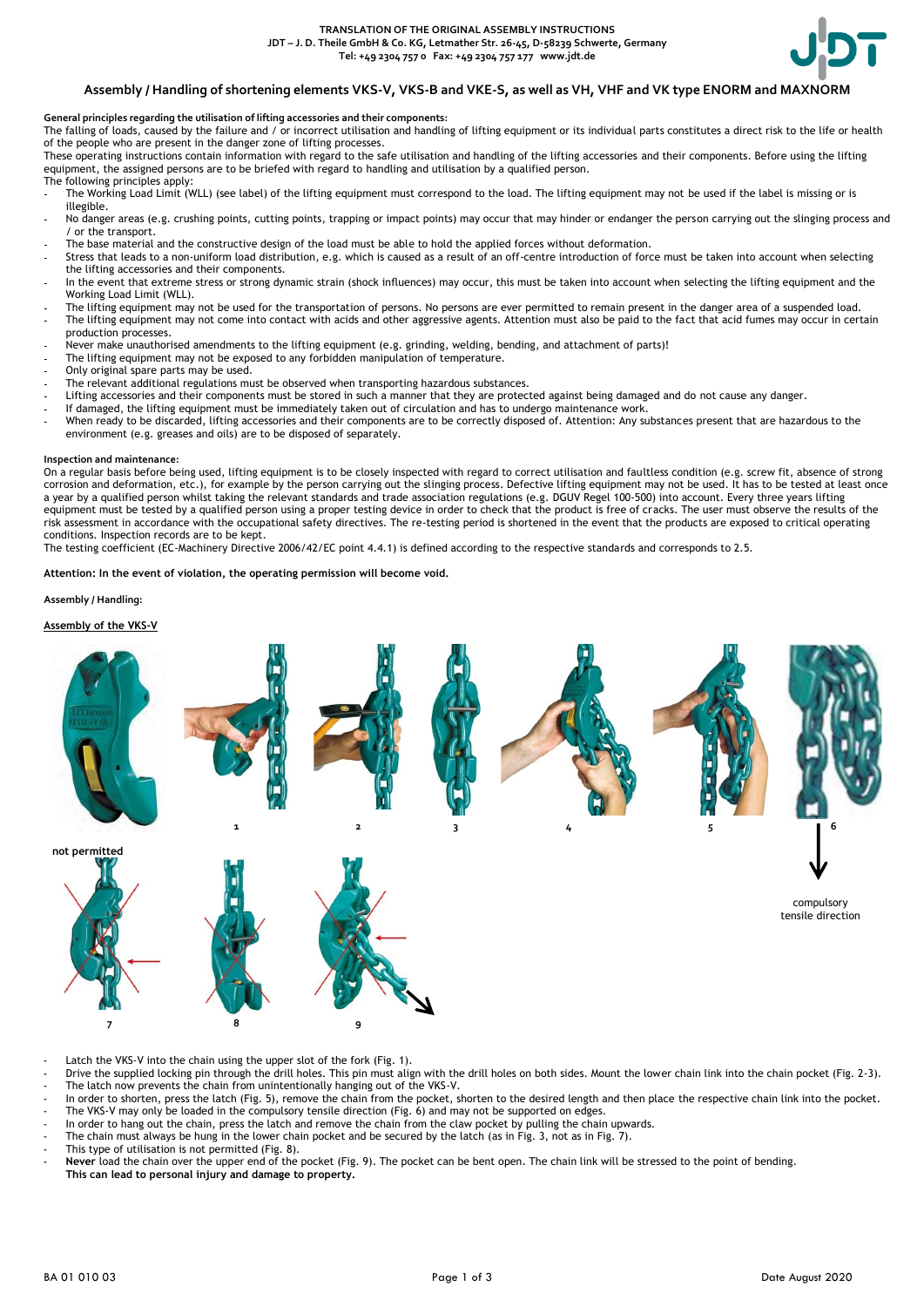**TRANSLATION OF THE ORIGINAL ASSEMBLY INSTRUCTIONS JDT – J. D. Theile GmbH & Co. KG, Letmather Str. 26-45, D-58239 Schwerte, Germany Tel: +49 2304 757 0 Fax: +49 2304 757 177 www.jdt.de**

### **Assembly of VKS-B**



- Place the supplied bolt into the drill hole accordingly (Fig. 1-4).
- Insert the last chain link into the fork head and completely push the bolt through the chain link as far as it will go (Fig. 5).
- Secure the bolt with the supplied clamping pin (Fig. 6). Push in the locking pin in a flush manner.
- The shortening is carried out in the same manner as shown for VKS-V (see VKS-V Fig. 4-5).
- The VKS-B may only be loaded in the compulsory tensile direction (Fig. 7) and may not be supported on edges. - **Never** load the chain over the upper end of the pocket (see VKS-V Fig. 9). The pocket can be bent open. The chain link will be stressed to the point of bending. **This can lead to personal injury and damage to property.**

# **Assembly of the VKE-S**



- The use of the VKE-S corresponds to the VKS-B shortening clutch
- Place the supplied bolt into the drill hole accordingly (Fig. 1-3).
- Insert the last chain link into the fork head and completely push the bolt through the chain link as far as it will go.
- Secure the bolt with the supplied clamping pin (Fig. 5). Push in the clamping pin in a flush manner.
- The shortening is carried out in the same manner as when dealing with the VKS-V (see VKS-V Fig. 4-5). However the chain is not secured via the latch in the claw pocket, but rather with the help of the rear-sided screw; tighten by hand (Fig. 5).
- The VKE-S may only be loaded in the compulsory tensile direction (Fig. 6) and may not be supported on edges.
- Never load the chain over the upper end of the pocket (see VKS-V Fig. 9). The pocket can be bent open. The chain link will be stressed to the point of bending. **This can lead to personal injury and damage to property.**

The removal of the chain from the claw pocket is carried out after loosening the screw.

### **Assembly of the MVK and EVK**



**Only use the MVK with JDT MAXNORM - Chain**

- Place the supplied bolt into the drill hole accordingly (Fig. 1-2).
- Insert the last chain link into the fork head and completely push the bolt through the chain link as far as it will go.
- Secure the bolt with the supplied clamping pin (Fig. 3). Push in the locking pin in a flush manner.
- The shortening is carried out in the same manner as shown for VKS-V (see VKS-V Fig. 4-5).
- The MVK may only be loaded in the compulsory tensile direction (Fig.  $4$ ) and may not be supported on edges.
- Never load the chain over the upper end of the pocket (Fig. 5). The pocket can be bent open. The chain link will be stressed to the point of bending. **This can lead to personal injury and damage to property.**